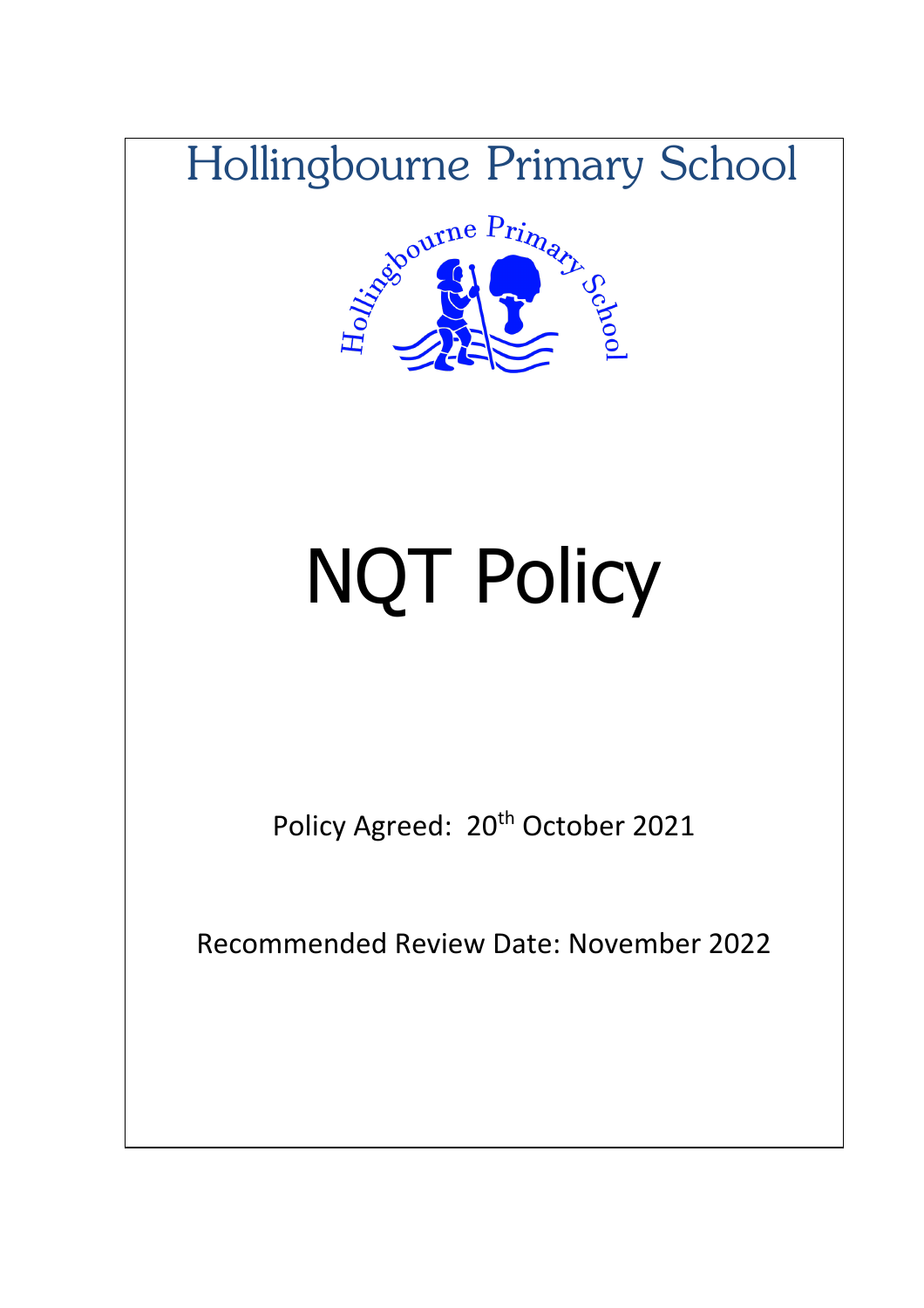# *Policy for the Induction of Newly Qualified Teachers (NQTs) at Hollingbourne Primary School*

# *Rationale*

The first twelve months of teaching are not only very demanding but also of considerable significance in the professional development of the new teacher. Our school's induction process ensures that the appropriate guidance, support, training to include the development of skills, knowledge, expectations and observations are provided through a structured but flexible individual programme.

This programme will enable an NQT to form a secure foundation upon which a successful teaching career, fulfilling their professional duties, can be built.

# *Purposes*

Our school's induction process has been designed to make a significant contribution to both the professional and personal development of NQTs. The purposes of induction include:

- to provide programmes appropriate to the individual needs of the NQTs;
- to provide appropriate counselling and support through the role of an identified mentor;
- to provide NQTs with examples of good practice;
- to help NQTs form good relationships with all members of the school community and stakeholders;
- to help NQTs become aware of the school's role in the local community;
- to encourage reflection on their own and observed practice;
- to provide opportunities to recognise and celebrate good practice;
- to provide opportunities to identify areas for development;
- to help NQTs to develop an overview of a teacher's roles and responsibilities;
- to provide a foundation for longer-term professional development;
- to help NQTs perform satisfactorily against the Teachers' Standards.

The whole staff will be kept informed of the school induction policy and encouraged to participate, wherever possible, in its implementation and development.

This policy reflects a structured whole school approach to teacher induction and recognises that the quality and commitment of the people who supervise the induction is a crucial factor in its continued success.

### *Roles and Responsibilities*

### **The Governing Body**

The governing body will be fully aware of the contents of the DfE's Statutory guidance on induction for newly qualified teachers (England) which sets out the school's responsibility to provide the necessary monitoring, support and assessments for NQTs. Careful consideration is given, prior to any decision to appoint an NQT, whether the school currently has the capacity to fulfil all its obligations. The governing body will be kept aware and up to date about induction arrangements and the results of formal assessment meetings.

The school's Induction Tutor is Tammie Allen-Harding.

The Governor with responsibility for NQTs is Sarah Howell.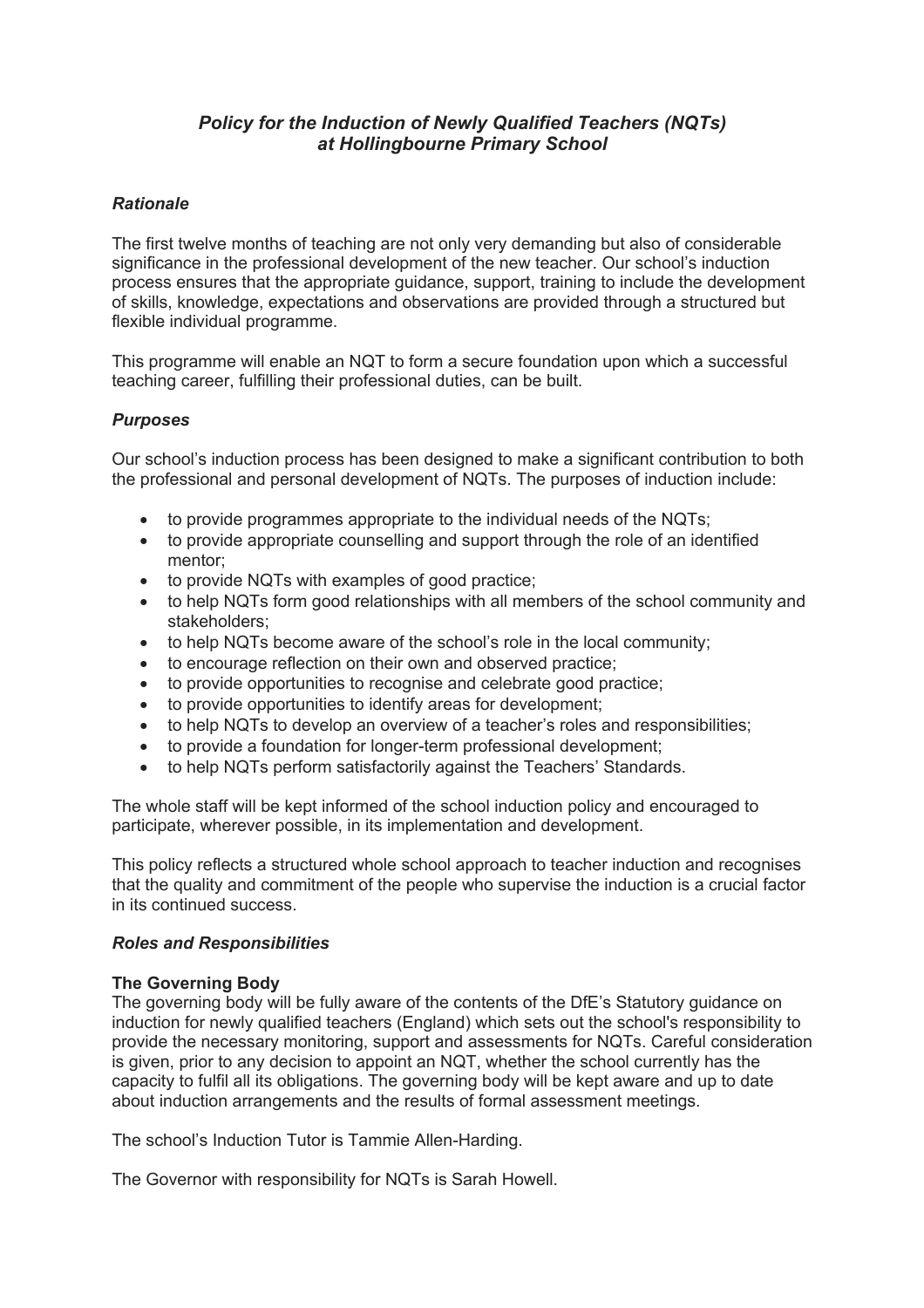# **The Headteacher**

The head teacher at Hollingbourne Primary School plays a significant and leading role in the process of inducting new colleagues to the profession. While responsibility for the implementation of the Induction Programme has been delegated to an induction tutor, the head teacher will also observe each NQT at least once each term. Statutory responsibilities are:

- ensuring an appropriate induction programme is set up;
- recommending to the Appropriate Body whether or not an NQT has performed satisfactorily against the Teachers' Standards for the completion of induction.

While the head may not delegate these responsibilities, many of the associated tasks will be carried out by an induction tutor or other suitably experienced colleagues. In addition to the statutory requirements the head teacher will:

- observe and give written warnings to an NQT at risk of failing to perform satisfactorily against the Teachers' Standards whilst informing the Appropriate Body immediately;
- keep the governing body aware and up to date about induction arrangements and the results of formal assessment meetings.

# **Induction Tutor**

The principal requirement for the NQT induction tutor is to be responsible for the overall management of initiating NQTs into the teaching profession and into our school's systems and structures. It entails not only a co-ordination role but also keeping records of activities and monitoring the quality assurance of provision. It embraces various tasks, such as organising a central induction programme, opportunities to participate in additional support, e.g. Professional Study Groups, providing support and guidance and the rigorous but fair assessment of NQT performance.

### **Mentor**

In addition to the induction tutor, who has the responsibility for the formal assessment of the NQT, a mentor is appointed to provide on-going support on a daily basis. The mentor will contribute to assist the development and improvement of performance against the Teachers' Standards (these two roles may be undertaken by the same person in smaller schools).

### *Entitlement*

The Newly Qualified Teacher should be proactive in his/her own career development. However, our induction programme ensures that new teachers are provided with support and monitoring to help them fulfil their professional duties and meet the requirements for satisfactory completion of induction. It builds on their knowledge, skills and achievements in relation to standards for the award for qualified teacher status (QTS). The key aspects of the induction programme for NQTs at Hollingbourne Primary School are as follows:

- Access to an induction programme that will commence upon appointment and be formally reviewed on a termly basis;
- Structured visits should be made to the school, prior to taking up appointment (where necessary) with time to discuss developments needed and how they will be assisted in making these;
- Help and guidance from an induction tutor who is adequately prepared for the role and will coordinate the induction programme;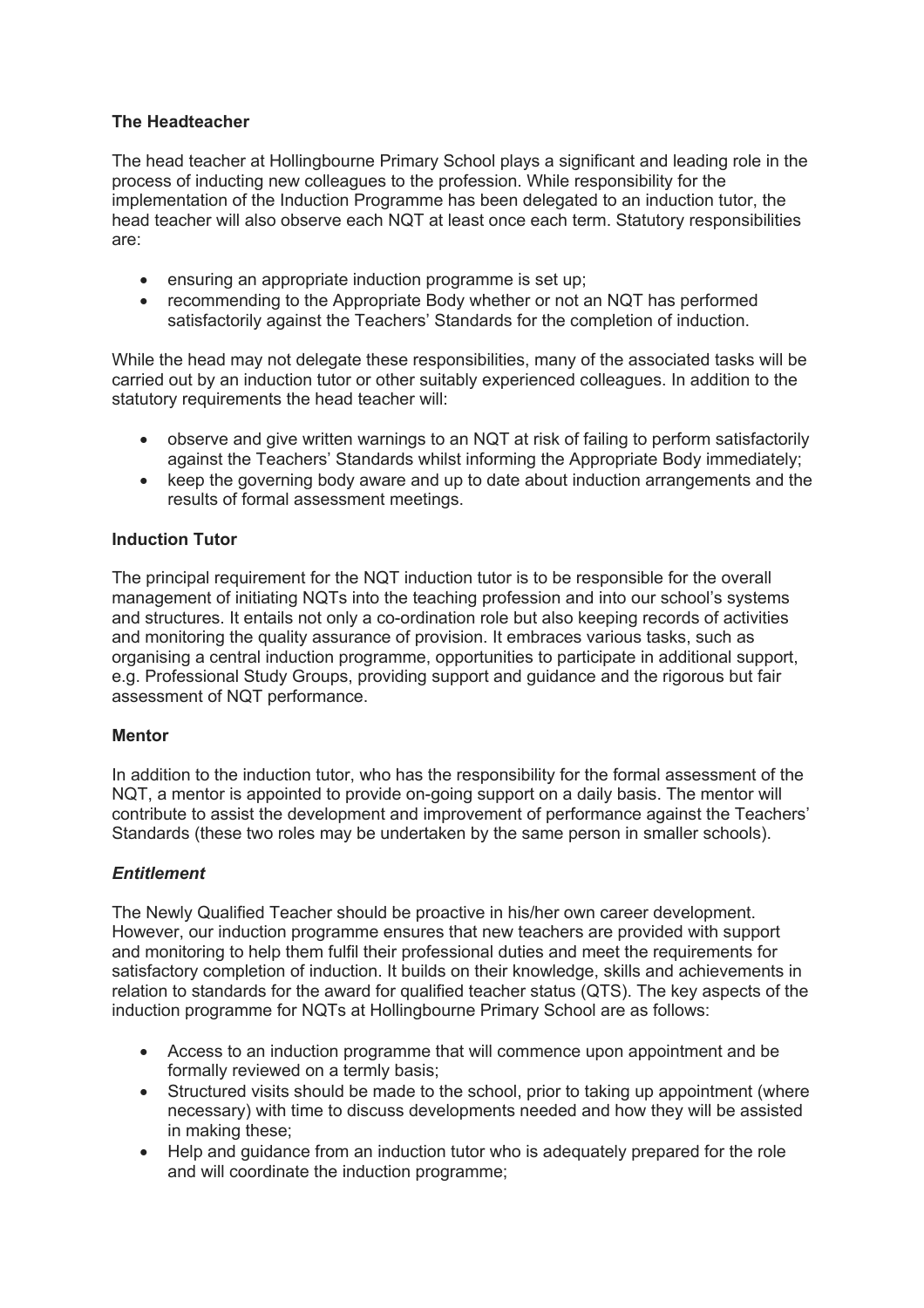- Regular meetings with mentor, senior managers, subject coordinators and other key staff where appropriate;
- Time and regular opportunities to meet with other NQTs and teachers who have recently completed their induction programme;
- Observe experienced colleagues teaching;
- A reduction of 10% of the average teacher's workload. This time is used for participating in the school's induction programme and is in addition to the statutory 10% non-contact time already allocated to teachers;
- Have teaching observed by experience colleagues on a regular basis;
- To receive prompt written as well as oral feedback on the teaching observed and to receive advice with regard to development and target setting as appropriate;
- Opportunities for further professional development based on agreed targets.

# *Lesson observation, reviewing and target setting*

These will be followed and completed in accordance with the DfE's guidelines on NQT induction.

# *Assessment & Quality Assurance*

The assessment of NQTs will be rigorous but also objective:

- The criteria used for formal assessments will be shared and agreed in advance;
- Formative assessment (e.g. lesson observation, target setting, pupil progress) and summative assessment (termly induction reports) will be used;
- Responsibility for assessment will involve all teachers who have a part in the NQT's development in order to gain a reliable overall view;
- Opportunities will be created for NQTs to gain experience and expertise in selfevaluation;
- The induction tutor will ensure that assessment procedures are consistently applied;
- Copies of any records will be passed to the NQT concerned;
- Termly assessment reports will give details of:
- 1. areas of strength
- 2. areas requiring development
- 3. evidence used to inform judgement
- 4. targets for coming term (i.e. 'smart' targets)
- 5. support to be provided by the school (All of the above will be clearly referenced to the Teachers' Standards)

### *At risk procedures*

If any NQT encounters difficulties in their performance against the Teachers' Standards, the following procedures will be put into place:

- An expectation is established that the support provided will enable any weaknesses to be addressed;
- Recorded diagnosis of the exact nature of the problem and advice given on how to redress the problem;
- Agreed, attainable targets for action with specific and practical steps outlined for securing an improvement in practice;
- Experienced colleagues will model aspects of good practice so that the NQT can focus attention on particular areas of teaching through observation;